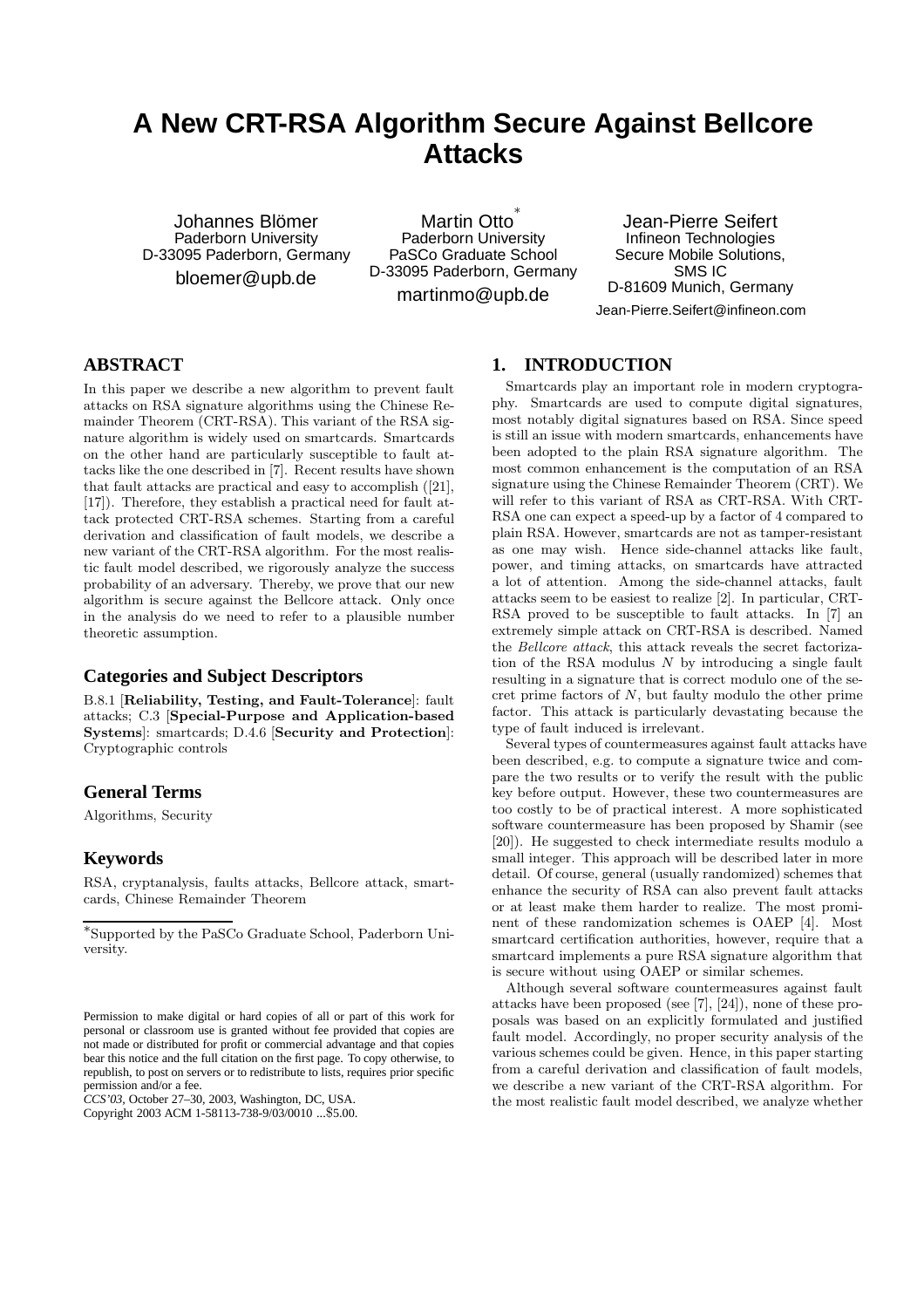a Bellcore-type attack on the algorithm can be successful. In [2] it was shown that a fault attack can basically change the value of any variable used in a smartcard algorithm. Hence, for any variable used in our scheme we analyze whether a Bellcore-type attack can be mounted by changing the value of that particular variable. We prove that for all variables the success probability of a Bellcore-type fault attack is negligible. Only once do our proofs rely on a plausible number theoretic assumption.

Our scheme borrows ideas from Shamir's countermeasure against fault attacks as well as the idea of infective computations from [24]. Shamir suggests choosing a small prime t of about 32 bits to compute  $S_p = m^d \mod pt$  and  $S_q =$  $m^d$  mod qt and check whether  $S_p \equiv S_q$  mod t before combining them with the CRT. As is easily seen, Shamir's scheme only protects the signature computations modulo the two secret prime factors of the RSA modulus N. It leaves the CRT-combination step to obtain the final signature modulo N unprotected. Furthermore, as observed in [24], Shamir's algorithm has a single point of failure when it checks if  $S_p \equiv \overline{S_q} \mod t$ . Usually, such a comparison relies on the zero flag only. A single point of failure means that once this point is successfully attacked, a smartcard may output a defective signature that can be used to recover secrets.

Infective computation, as introduced in [24], means that any error introduced by a fault attack propagates through the computation. In particular, in CRT-RSA a faulty signature will always be faulty modulo both prime factors, thereby preventing a Bellcore attack. Unfortunately, for realistic parameters the infective computation proposed in [24] can be broken. In particular, the method proposed in [24] restricts the pairs of public/secret exponents in RSA to pairs, that basically can be broken by Wiener's small secret exponent attacks ([5]).

The scheme proposed in this paper extends Shamir's idea to protect every single computation step of the signature algorithm, including the CRT combination. We achieve this by using two small integers  $t_1$  and  $t_2$  to compute  $S_p$  =  $m^d \mod pt_1$  and  $S_q = m^d \mod qt_2$ . These values are combined to S mod  $Nt_1t_2$  via the CRT. This combination with a larger modulus allows to use infective computation steps afterwards. These infective steps ensure that an error will cause the final signature to be false modulo both primes p and q. Infective computations not only avoid single points of failures. They also allow a card to continue its computation, even if a fault is detected. Hence, our scheme renders mechanism like security resets or error messages pointless. This is an important feature of our scheme, since error messages or security resets may leak important and useful information to an adversary (see for example [14], [6] for more details).

Finally, unlike the scheme proposed in [24], our algorithm works with any RSA key, no restriction on the key space applies. To prove security, we present a rigorous analysis of our scheme.

To describe and classify fault models, we start from the most powerful adversary imaginable, i.e. an adversary that can change any specific bit at any specific time of the algorithm execution. However, we make use of several hardware features employed on realistic smartcards to argue that the effects of such a precise intrusion are not completely predictable for an adversary. The hardware mechanisms we are referring to include randomized clocks, memory encryption / decryption schemes, and randomized address scrambling (see [18], [9]). Like randomized schemes, these hardware features try to make fault attacks harder by randomizing the effects of a fault attack in a manner that can not be controlled or predicted by an adversary.

Based on the effects of randomized clocks, memory encryption/decryption, and randomized address scrambling we argue that even a very powerful adversary can not hope to reset a bit value at a specific location and time. Instead all he can hope is that with a certain probability he will change the value of a particular variable used by the algorithm. Furthermore, we argue that an adversary can only hope to change the value of a targeted variable to some random value. We also describe some intermediate fault models, in which the adversary is able to attack specific byte or bit values. We extend the analysis of our CRT-RSA scheme to these models as well. We show that in these models the new CRT-RSA scheme sometimes offers an even better security, i.e. knowing the effect of an attack exactly helps defending against this attack. In our analysis, we only look at fault attacks. Combinations with other side channel attacks like timing or power attacks are not regarded.

The paper is organized as follows: After stating the preliminaries in Section 2, we formulate a careful classification of fault models in Section 3. We propose a new algorithm in Section 4 that will be proven to be secure against the Bellcore attack in Section 5. Section 6 concludes the paper.

### **2. PRELIMINARIES**

Throughout the paper, we will use the following notation. We assume that an RSA key scheme consists of two primes p and q that form the RSA modulus  $N = p \cdot q$ . We will denote the public RSA key as e and the private RSA key as d, satisfying  $e \cdot d \equiv 1 \mod \varphi(N)$ . Here,  $\varphi(N)$  denotes Euler's totient function. The function  $l(n)$  will be used to denote the binary length of an integer n. We will use  $a \mid b$ to denote that an integer  $a$  divides  $b$ , and  $a \nmid b$  to denote the converse.

Usually, smartcards compute RSA signatures  $S(m) :=$  $m<sup>d</sup>$  mod N using the CRT-RSA scheme. Here, the two signature parts  $S_p := m^{d \bmod (p-1)} \bmod p$  and  $S_q := m^{d \bmod (q-1)}$ mod  $\hat{q}$  are computed first. They are combined using the Chinese Remainder Theorem (CRT) as  $S(m) := \text{CRT}(S_p, S_q)$ mod N. On average, this scheme is four times faster than the direct computation via a single exponentiation, cf. [12].

The major exploit of fault attacks on smartcards performing CRT-RSA signatures is an attack first presented in [7] (and named the "Bellcore attack"). Here it is assumed that an adversary induces an error that causes  $S_p$  to be defective while  $S_q$  is computed correctly (or vice versa of course). If the defective CRT-combination  $S = \text{CRT}(S_p, S_q) \text{ mod } N$ is disclosed, the scheme is completely broken as  $gcd(S^e$  $m, N$ ) = q.

As we investigate errors on various variables, we use the following convention: For random errors on a specific variable x, we write  $f(x) = x + e(x)$ , where  $e(x)$  is the error dependent on x. For random errors,  $e(x) \in [-x, 2^{l(x)} - 1 - x]$ . In some scenarios,  $e(x)$  can be specified in greater detail, e.g. for random byte errors,  $e(x) = b \cdot 2^k$  with  $|b| \in \mathbb{Z}_{2^8}$  a random byte and  $0 \le k < l(x) - 7$ . For single bit errors,  $|b| = 1$  and  $0 \leq k < l(x)$ . We always assume a uniform distribution on the errors.

All parts of our analysis can be rigorously proven. Only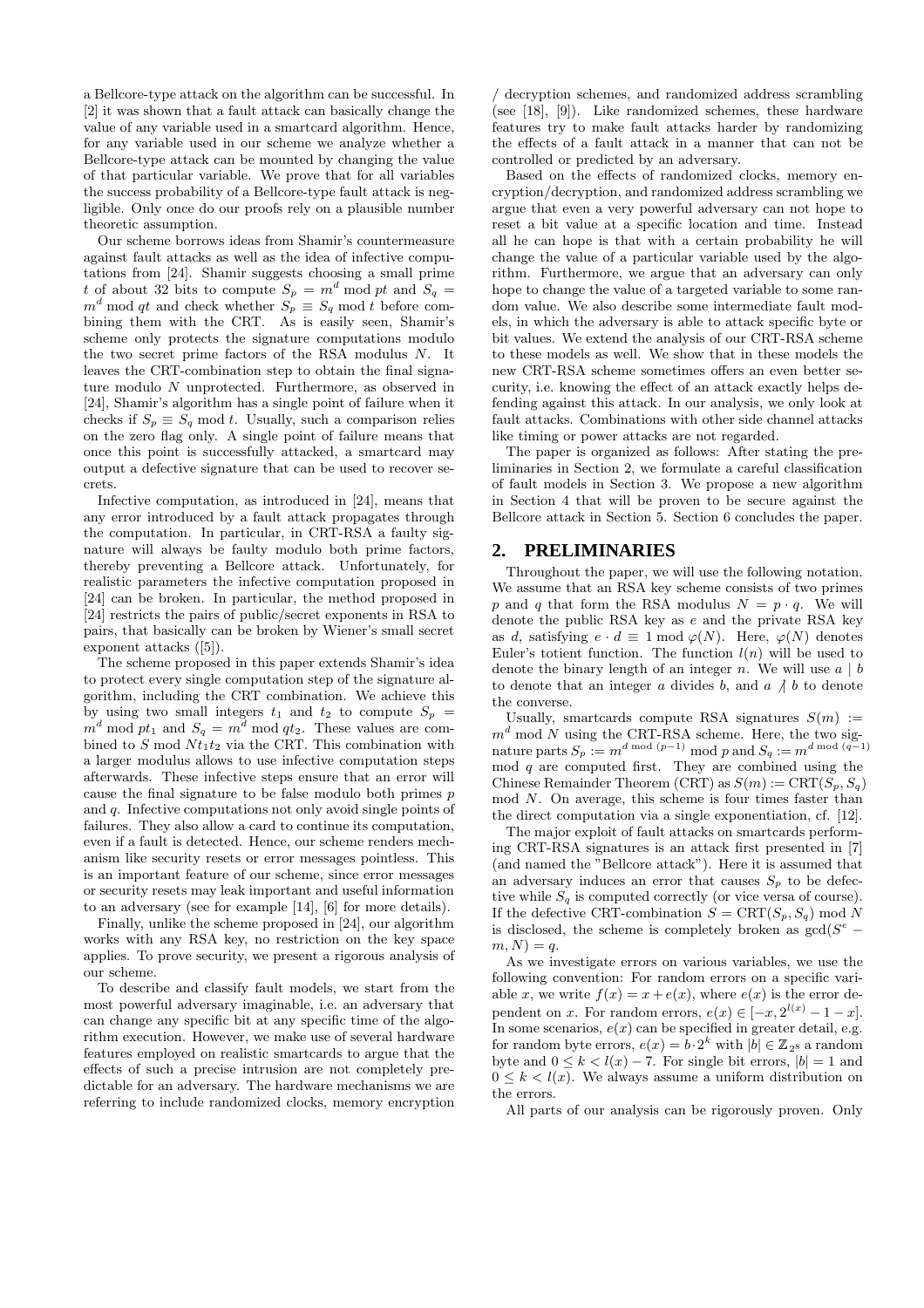the analysis for one single variable relies on the following heuristically justified assumption.

ASSUMPTION 1. For an RSA modulus  $N = p \cdot a$ , d a secret  $key, m \in \mathbb{Z}_N$  a given message,  $t \ll p$  a prime,  $e(\cdot)$  a random error as defined above, the value

$$
\alpha := \left( m^d \text{ div } (pt + e(pt)) \right) \bmod t
$$

can be seen as a random variable uniformly distributed in  $\mathbb{F}_t$  .

Clearly,  $\alpha$  only has a chance to fulfill the assumption correctly if  $2^{l(pt)}$  is a multiple of t. However, the assumption is justified for other cases as well, because the distance to the uniform distribution is negligibly small as  $t \ll 2^{l(pt)}$ .

# **3. DEVELOPMENT OF PRACTICALLY APPROVED FAULT MODELS**

There has been a large number of different fault attacks in the literature. They differ in the power to locate and time an attack, in the number of bits affected, in the effect of an attack (the fault type), in the probability of the implied effect of an attack, and in prior work that has to be applied to the card in order to mount the attack, cf. among others [7], [16], [22], [14], [15], [1], [3], [8], [23], [2], [21]. However, the characterization of the used fault models has been simple and insufficient to derive usable frameworks for a satisfactory analysis. Therefore, we present a characterization of the different parameters needed to fully describe all known types of fault attacks. This leads to a proper mathematical formulation of errors induced by such attacks. The derived fault models are motivated by smartcards as they are used today.

- For control on the fault location we define the three classes "no control", "loose control" (a selected variable can be targeted) and "complete control" (selected bits can be attacked).
- For control on the timing we also define the three classes "no control", "loose control" (an error is induced in a block of a few operations) and "precise control" (the exact time can be met).
- For the number of bits attacked, we differentiate between a "single faulty bit", "few faulty bits" (e.g. a byte) or a "random number of faulty bits" (bounded by the length of the attacked variable).
- The **fault type** describes the character of the fault as it manifests itself in the chip. This parameter has appeared in the literature as the "fault model". We will break with this tradition as a reasonable description of a fault model must contain more than just the type of the fault. Fault types include the classic fault types, namely the *stuck at fault* (saf), where bits permanently keep their value from the point of a successful attack, the bit flip fault (bf), where bits are flipped to their complementary value and the random fault (rf), where bits are changed to a random value, possibly the one they already had. In addition to these classic fault types, we also have the fault type derived from recent work in [21]. Their approach enables them to set a single specific (targeted) bit to 1 or reset that bit to 0. This is the *bit set or reset fault* (bsr).

• Attacks mounted also have a certain probability associated with them. Usually an attack is not certain to be successful, it is only so most of the time. Therefore, any effect as well as the control on location and timing might require a probability or even a distribution to be completely described. For example, some physical attacks might have a greater probability of resetting a bit than of setting that bit (see [8], [6]). No control on the location implies that a specific location is expected to be hit with a certain probability 1/(number of locations).

To derive reasonable fault models, we combine parameter settings known from actual attacks with hardware countermeasures in effect on the card. As we are guided by practical considerations, we always assume the most powerful adversary, i.e. the adversary presented in [21] and [17] able to use (bsr) faults. This adversary can select any specific area on the card at a precise time (on his clock) and set the stored bit to any specific value. We also consider smartcards, that may have several hardware countermeasures (see [18]). The architecture of a modern smartcard is sketched in Figure 1. In these realistic scenarios, the effective power of the adversary is reduced significantly, e.g. knowledge about the location of the induced fault need not imply knowledge about the position of the bit within an algorithm. Similarly, precise timing need not imply knowledge of the actual step performed at that time. The following five fault models gradually improve the strength of the card's countermeasures.



Figure 1: architectural sketch of a modern high-end smartcard

#### Fault Model #1: Precise Bit Errors.

Parameter setting. For this strong fault model, we assume that the adversary has precise control on both timing and location. This means that the adversary knows the attacked bit as well as the attacked operation. Note that an attack usually happens before the variable is used in a line of an algorithm. We assume that only a single bit is affected. This resembles the (bsr) fault type that is achieved by attacks described in [21] or [17] on RAM or EEPROM of an unprotected smartcard.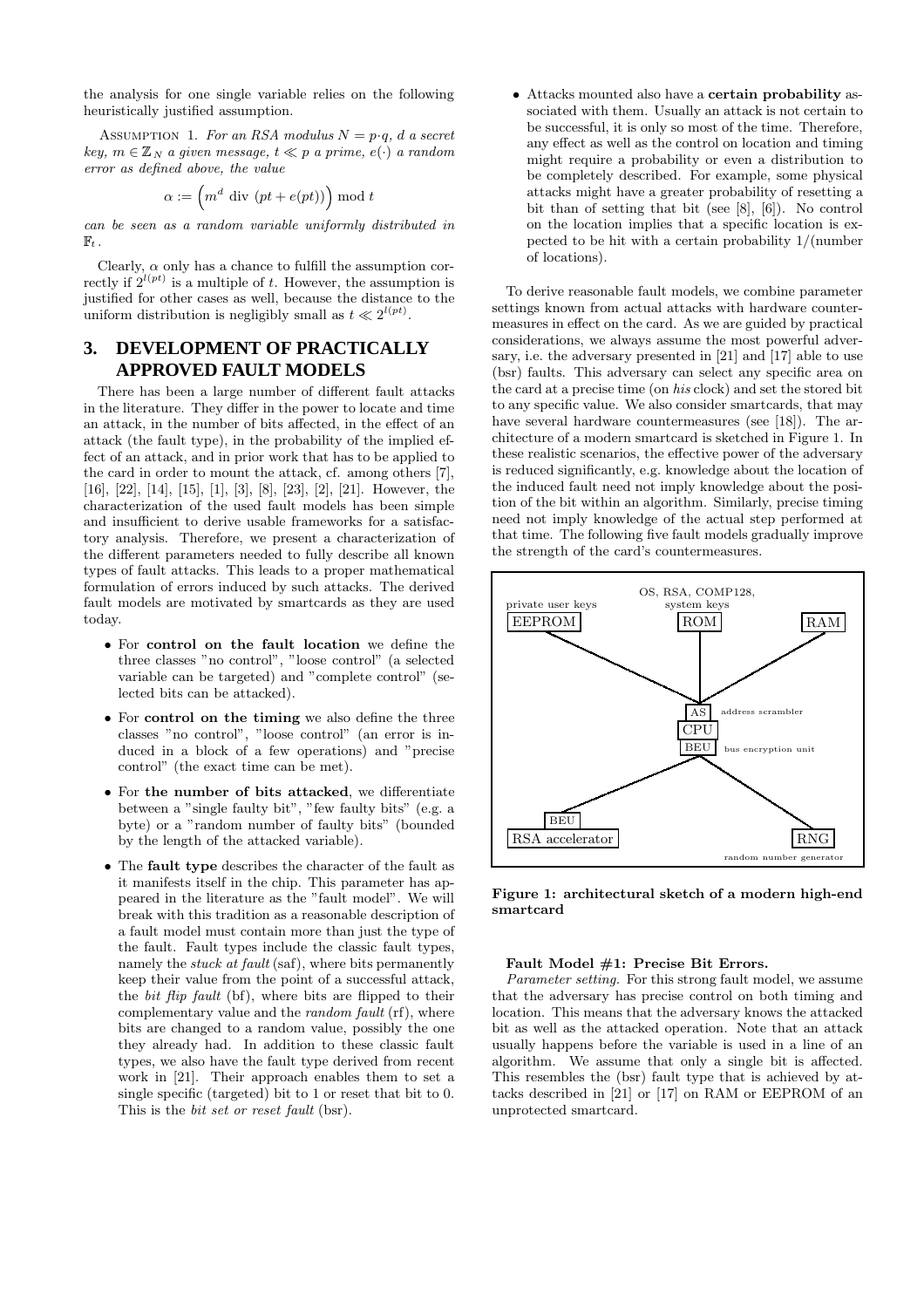Mathematical model. This attack can be modeled as an addition or subtraction of a single bit, i.e. a variable  $X$  is changed to  $X' = X \pm 2^k$  for  $0 \le k \le l(X) - 1$ .

Motivation from the real world. Although high-end smartcards implement sophisticated hardware countermeasures, many smartcards currently used are either too old or too cheap to do so. Hence, this fault model is a realistic one. It assumes the strongest adversary and the weakest card. Since algorithms secure in this fault model are secure in the weaker models as well, it is a particularly interesting model.

#### Fault Model #2: Precise Byte Errors.

Parameter setting. In this scenario, we assume that the timing is precise. Hence, a specific operation can be targeted. However, control on location is loose, i.e. the number of bits affected can only be bounded by a block of few bits (we assume a byte). We allow any fault type in this model.

Mathematical model. The attack can be modeled as an addition or subtraction of an unknown error byte at a known position, i.e. a variable X is changed to  $X' = X \pm b \cdot 2^k$  for a known  $0 \leq k \leq l(X) - 8$  and an unknown  $b \in \mathbb{Z}_{2^8}$ .

Motivation from the real world. This model is motivated by the fact that the strong adversary's power is reduced on smartcards if encryption of the data is used. Usually, all data stored in EEPROM and RAM is encrypted [18]. Hence, if an error is induced into memory, the CPU will see a random block of data. The same model is derived if the bus lines are attacked.

#### Fault Model #3: Unknown Byte Errors.

Parameter setting. In this scenario, we assume loose control on both timing and location. The loose control on location means that a certain variable can be targeted but the number of bits affected can only be bounded by a block of few bits (usually a byte). In addition, loose control on timing means that the attacker can only affect the variable within a specific time frame that usually contains several instructions. The exact instruction affected by the attack is unknown. Hence, the attacker does not know for sure which byte of the variable is currently used by the algorithm. We allow any fault type in this model.

Mathematical model. This attack can be modeled as an addition or subtraction of an error byte, i.e. a variable  $X$  is changed to  $X' = X \pm b \cdot 2^k$  for an unknown  $0 \le k \le l(X) - 8$ and an unknown  $b \in \mathbb{Z}_{2^8}$ .

Motivation from the real world. This model is motivated by the fact that attacks on EEPROM and RAM with address scrambling (cf. [18]) will not allow to specify when the attacked block is requested by the CPU. Encryption of the memory ensures that a faulty bit affects a whole block of data.

#### Fault Model #3': Unknown Byte Errors in Unknown Variables.

Parameter setting. This model assumes loose control on location, once again a whole byte is affected, and no control on timing. Due to the latter it is unknown at which exact time within the program the attack is mounted. It is even unknown, which variable is faulty.

Mathematical model. We model this type of fault as a variable dependent error, i.e. a variable  $X$  is changed to  $X' = X \pm \overset{1}{b} \cdot 2^k$  for an unknown  $0 \leq k \leq l(X) - 8$  and an unknown  $b \in \mathbb{Z}_{28}$ . Note that due to the unprecise timing,

the attacked variable  $X$  is also unknown (to some degree).

Motivation from the real world. The strong adversary's power is effectively reduced to this model if the smardcard uses memory encryption in RAM and EEPROM. This causes any bit fault to affect a whole block of data. In addition, some smartcards use a randomized clock (cf. [9]). In this case, the attacker knows that a successful attack will change a block of data. But he does not know the exact time of the change within the algorithm. Therefore the attacker does not know the position of the block as it is used in the CPU.

#### Fault Model #4: Random Errors.

Parameter setting. In this fault model, we assume that the adversary has no control on the location of a fault and only a loose timing, i.e. he can target an interval of some operations. This interval may have been derived from other sources of information, for example from the power profile of the card (see [2]). The number of affected bits is unknown.

Mathematical model. We model this uncertainty on the number of affected bits by a random fault. We assume that for a given variable  $X$ , the uniformly distributed random value  $f(X) \in [0, 2^{l(X)} - 1]$  is used by the algorithm. In this model, any fault may result in any faulty value.

Motivation from the real world. This scenario is motivated by strong high-end smartcards completely armed with countermeasures. Memory encryption, address scrambling and a randomized clock imply that any error induced into memory or the CPU at a vague point will leave the attacker at most with the information that a certain variable is faulty. It therefore enforces a very weak adversary.

#### Reaction Of The Smartcard

A smartcard may react in various ways to an attack: Unprotected cards will fail to notice the attack and output a faulty result, leaving them vulnerable to the Bellcore attack. More sophisticated smartcards may have countermeasures that alter the result to some random value or use detection mechanisms that report an error to the user. The error output may either depend on the kind of error or be unspecific.

Modern high-end smartcards may have additional hardware countermeasures (see [6]), that might successfully fight some of these attacks and react with a complete security reset. This reaction of the card may already be set off before an attack successfully induced an error.

#### Implications For Our Analysis

So far, no software countermeasures against fault model #1 are known (see Section 6). Lukily, the models #1 and #2 are unlikely in the real world, as all trustworthy smartcards are fully armed with a variety of countermeasures. This causes a precise location of an affected bit or byte to be unrealistic.

We will therefore concentrate to analyze security against fault models  $#3$  and  $#4$ . The two models  $#3$  and  $#3'$  are equivalent, as model  $#3'$  usually only means that the faulty variable  $X$  is from a small set of possible variables. If the attack hits every variable within this set with a sufficiently high probability, a specific variable is expected to be hit after a relatively low number of attacks. Hence, both scenarios can be modeled in the same way (see [6]).

Our analysis will show that only a negligible number of faults result in an output that potentially leaks valuable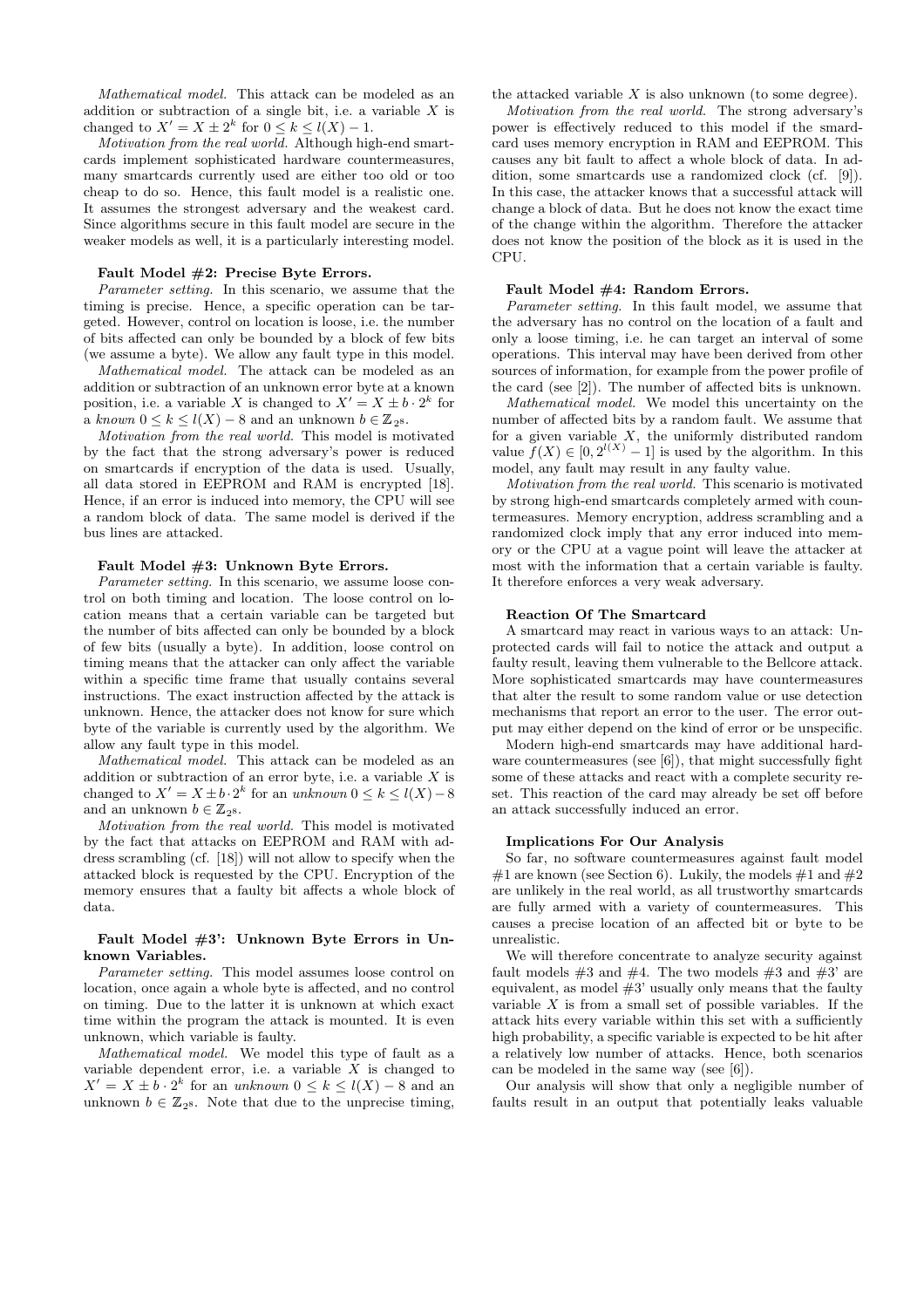information to an adversary. Hence, the smartcard needs no other means of reaction to errors such as error messages or security resets. We will therefore not consider any such reaction mechanisms in the following.

### **4. THE NEW APPROACH**

The drawbacks of Shamir's small prime verification countermeasure explained in the introduction show that better methods are needed. As Shamir's basic idea is very promising, we extend this countermeasure to the whole CRT-RSA computation. We also use infective computations as introduced by [24] to eliminate the single point of failure of a checking step.

Algorithm 2 (infective CRT-RSA). **Input.** A message  $m \in \mathbb{Z}_N$  for a random number in  $\mathbb{Z}_N$  for a random number in  $\mathbb{Z}_N$  for a random number in  $\mathbb{Z}_N$ In Memory.  $p \cdot t_1$ ,  $q \cdot t_2$ ,  $N$ ,  $N \cdot t_1 \cdot t_2$ ,  $d_p$ ,  $d_q$ ,  $t_1$ ,  $t_2$ ,  $e_{t_1}$ and  $\boldsymbol{e}_{t_2}$ 

1 Let  $S_p := m^{d_p} \mod p \cdot t_1$ 

2 Let  $\mathsf{S}_\mathsf{q} := \mathsf{m}^{\mathsf{d}_\mathsf{q}} \bmod \mathsf{q} \cdot \mathsf{t}_2$ 

 $\mathcal{I} \quad \mathit{Let} \; \mathsf{S} := \mathsf{CRT}(\mathsf{S_p}, \mathsf{S_q}) \bmod{\mathsf{N} \cdot \mathsf{t}_1 \cdot \mathsf{t}_2}$ 

4 Let  $c_1 := (m - S^{e_{t_1}} + 1) \mod t_1$ 

- 5 Let  $c_2 := (m S^{e_{t_2}} + 1) \bmod t_2$
- 6 Let  $\overline{\text{Sig}} := \text{S}^{c_1 \cdot c_2} \text{ mod } \overline{\text{N}}$
- 7 output Sig

The basic algorithm for CRT-RSA consists of three steps, the computation of the two parts  $S_p$  and  $S_q$  and their combination to the signature  $S$  using the CRT. We modify the computation of all three values implementing a variant of Shamir's idea. Then we introduce a detection mechanism that is not required to be error free in order to prevent a fault attack on the whole smartcard. If an error was induced at any step of the algorithm, this countermeasure will change the final result in a way unpredictable to an adversary. The resulting algorithm looks extremely simple, but it proves to be very effective in the most practical attack model assuming the strongest adversary.

As a precomputation step that can be done for any smartcard at production time, generate a valid RSA key with  $(N, e), N = p \cdot q$ , as the public key and d as the corresponding private key satisfying  $e \cdot d \equiv 1 \mod \varphi(N)$ .

Additionally, select two integers  $t_1$  and  $t_2$  of sufficiently large bitlength to withstand exhaustive search (see Section 5.5 for concrete suggestions) which must satisfy several conditions in order to allow a secure scheme:

| 1. | $t_1$ and $t_2$ must be coprime                           |
|----|-----------------------------------------------------------|
| 2. | $gcd(d, \varphi(t_1)) = 1$ and $gcd(d, \varphi(t_2)) = 1$ |
| 3. | $t_1$ and $t_2$ are squarefree                            |
| 4. | $t_i \equiv 3 \mod 4$ for $i \in \{1,2\}$                 |
| 5. | $t_2$ $/X = pt_1 \cdot ((pt_1)^{-1} \mod qt_2)$           |

Note that the use of two small moduli instead of a single one has already been described by Shamir in [20], but for a different use. Let  $d_p := d \mod \varphi(p \cdot t_1), d_q := d \mod \varphi(q \cdot t_2).$ Afterwards, compute two corresponding public keys  $e_{t_1}$  and  $e_{t_2}$  such that  $d \cdot e_{t_i} = 1 \mod \varphi(t_i)$ . Store  $p \cdot t_1, q \cdot t_2, N$ ,  $N \cdot t_1 \cdot t_2$ ,  $d_p$ ,  $d_q$ ,  $t_1$ ,  $t_2$ ,  $e_{t_1}$  and  $e_{t_2}$  on the smartcard. It is easy to see that the algorithm computes the correct signature if no error occurs.

Let us briefly comment on the five conditions for the small primes  $t_i$ : Condition 1 is needed to ensure that the CRT

combination of  $S_p$  and  $S_q$  works, because it requires the two moduli to be coprime. Condition 2 is required to ensure that the small keys  $e_{t_i}$   $(i = 1, 2)$  can be generated. Condition 3 must hold, because otherwise the equation  $m^{d \cdot e_{t_i}} \equiv m \mod 1$  $t_i$  may not hold. This condition can be further relaxed. However, we suggest choosing primes for both  $t_i$ . Condition 4 ensures a good resistance against attacks on the exponents  $d_p$  and  $d_q$ . The security analysis will further explain this condition. Finally, Condition 5 provides security against attacks on the CRT combination (see the analysis of attacks on line 3 below). Section 4.1 will show that choosing both  $t_i$  as strong primes is a useful recommendation.

#### **4.1 Efficiency Of The New Algorithm**

Now we will show that the new algorithm is indeed an efficient algorithm to compute RSA signatures. The efficiency depends on the keys  $t_i$ . The additional costs compared to the plain CRT-RSA method are mainly an increased number of operations in lines 1 and 2 due to the larger moduli. This increases the size of the exponent and of the intermediate results. These have to be computed in a larger group now. The additional costs of the CRT (due to a larger modulus) and the costs of the two modular exponentiations modulo  $t_1$  and  $t_2$  (in lines 4 and 5) do not contribute to the overall costs significantly. If quadratic time complexity is assumed for the modular exponentiations in  $\mathbb{Z}_{pt_1}$  and  $\mathbb{Z}_{qt_2}$ , the savings compared to the plain CRT-RSA scheme is lowered to  $1/3$  instead of  $1/4$  (for  $l(t_i) \in \{60, 80\}$ ) of the cost of the plain CRT-RSA exponentiation. This is still an acceptable speedup.

For the key generation process, which is usually performed on the card at production time, we can efficiently find suitable candidates for  $t_1$  and  $t_2$ . First, a valid RSA key pair  $((e, N), d)$  is chosen, with  $N = p \cdot q$ . Then the two small moduli  $t_1$  and  $t_2$  are generated. We would like to emphasize the fact that neither the algorithm nor the small moduli impose any restrictions on the choice of the main RSA key, no special structure or generation process is required. Hence, any valid RSA key pair can be used for  $((e, N), d)$ .

We suggest choosing both  $t_i$  as different strong primes, i.e.  $(t_i-1)/2$  are also primes. As  $t_i \ll p, q$  this obviously satisfies Conditions 1, 3, and 4. Condition 2 is not satisfied for a fixed  $t_i$  in a fraction of about  $1/t_i$  cases. Therefore given  $l(t_i)$ large enough, this probability is negligible. For randomly chosen  $t_i$ , the values  $pt_1$  and  $qt_2$  are independent, therefore  $(pt_1)^{-1} \text{ mod } qt_2$  is uniformly distributed in  $\mathbb{Z}_{qt_2}$ . As  $t_2 \not | pt_1$ , this means that the probability that a chosen  $t_2$  does not satisfy Condition 5 is at most  $1/t_2$ . Hence, we expect very few strong prime choices. Since the density of strong primes is conjectured to be asymptotically  $D \cdot x / \log^2(x)$  ([13]), the task of finding suitable  $t_i$  is easy. Here  $D \approx 0.6601618$  is the twin prime constant.

Note that it is also possible to use a modified CRT combination that can handle the case  $t_1 = t_2$ . Hence, it suffices to choose a single  $t$ . We choose two in order to use the standard CRT.

# **5. SECURITY ANALYSIS OF THE PROPOSED COUNTERMEASURE**

#### **5.1 Undetectable Errors**

For the security analysis, we need to investigate the probability of any induced error to circumvent our countermea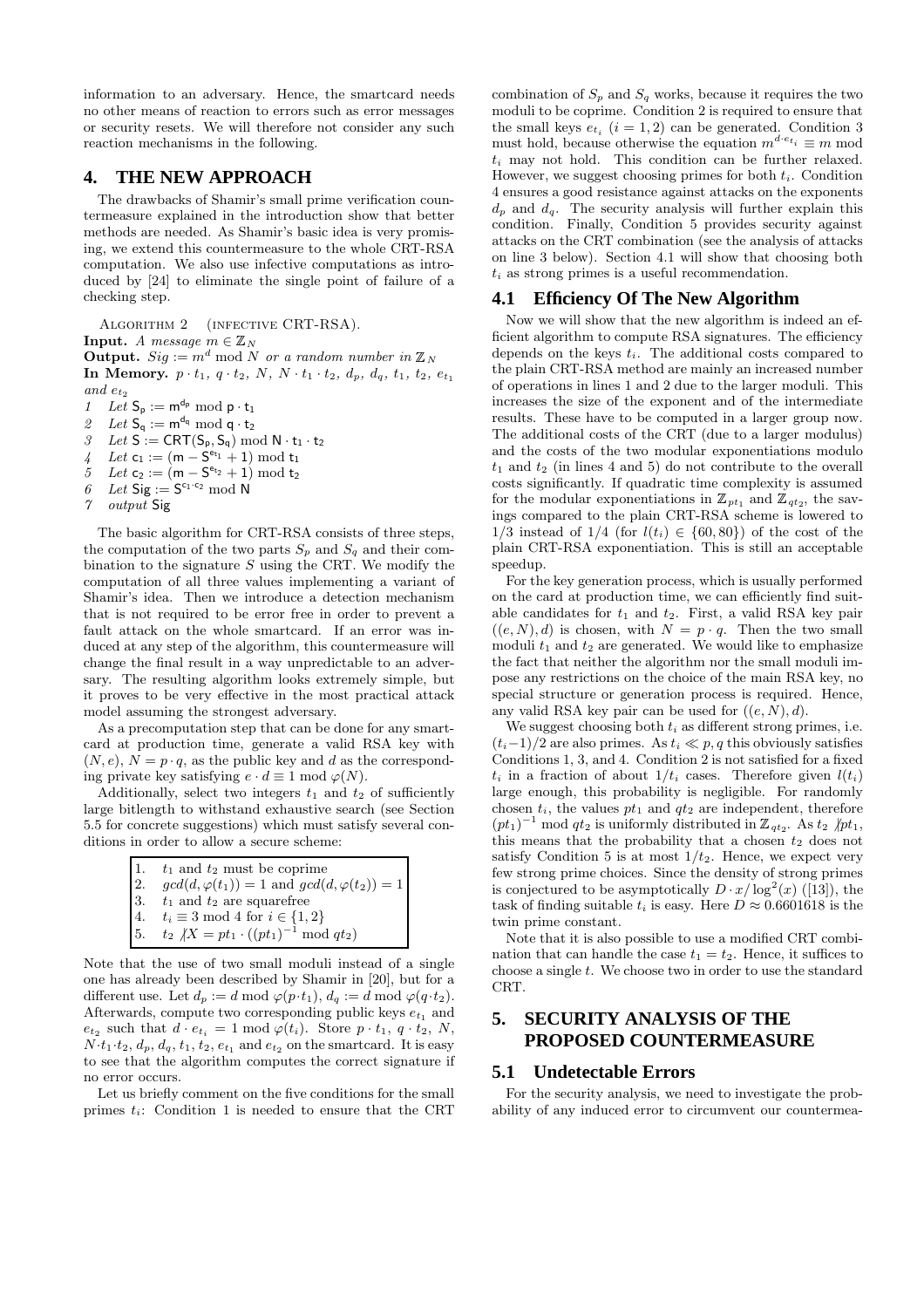sure and result in an undetectable error. Note that we are only concerned with errors that cause the final signature to be correct modulo  $p$  but false modulo  $q$  (or vice versa), in which case the classic Bellcore attack can be applied. Otherwise, no exploits of specific errors in a faulty CRT-RSA signature are known yet. In our analysis, we do not look at combinations with other side channel attacks like timing or power attacks.

The checking mechanism in lines 4 and 5 is done via a small modulus, hence, undetectable errors are introduced into the system. However, we will show that the number of these errors is negligibly small. Therefore, they pose no threat to the security of the system.

An error will slip by lines 4 and 5 undetected if it is eliminated by the modular reduction. If  $S'$  is a faulty value for S, then if  $S' = S + k \cdot t_1 \cdot t_2$ ,  $k \in \mathbb{Z}$ , both modular reductions in lines 4 and 5 will fail to detect this error and set  $c_1 = c_2 = 1$ . For other values of S', it is  $S' \neq S$  mod  $t_i$  for  $i = 1$  or  $i = 2$ . Hence  $S'^{e_{t_i}} \neq m \mod t_i$ , which in turn forces  $m - S'^{e_{t_i}} > 0$  mod  $t_i$ . Therefore, it is  $c_i \neq 1$ . Note that this observation is independent of the type of error.

However, in order to analyze the scheme, we need to define our fault model. For our analysis, we assume again the strongest adversary attacking the best protected card. We will only analyze in detail the most interesting/practical scenario, the random error fault model  $#4$ , and show its security against the Bellcore attack. Results for the byte error fault models #2, #3 yield even better results. See the appendix for details on attacks using the other fault models. The random error fault model #4 assumes that an attacked value x is replaced by a random bit string  $f(x) = x + e(x)$  as defined in Section 2. For simplicity, we only assume a single fault. However, as long as multiple errors are uncorrelated, the results are the same. Note that it is virtually impossible to correlate attacks on smartcards that use hardware countermeasures.

The two special inputs  $m = 0$  and  $m = 1$  will prove dangerous to the algorithm in the presence of some faults. Later, we will describe several enhancements to our scheme such that also these two messages cannot be exploited in a fault attack.

In the following analysis of attacks on each variable, the term success probability always refers to the success probability for a random fault induced into the attacked variable to result in an undetectable error such that the Bellcore attack can be applied.

### **5.2 Attacks On Lines 1 And 2**

#### • Attack on the stored variable  $d_p$

The success probability for an attack on  $d_p$  is at most  $3/t_1$  for messages  $m \not\equiv \pm 1 \bmod t_1$ . This probability is taken over the errors. A fraction of at most  $3/t_1$  of all messages satisfies  $m \equiv \pm 1 \mod t_1$ . The message  $m = 1$  is secure. For other messages  $m \equiv \pm 1 \mod t_1$ ,  $m \neq 1$ , the success probability is at least 1/2.

Comment. Although this analysis seems to prove the algorithm insecure, this is not the case. Any adversary capable of constructing malicious instances of messages, i.e. an  $m \equiv \pm 1 \mod t_1$ , needs to know  $t_1$ . But this parameter is secret. Hence, the adversary has no information on how to construct  $m$ . Therefore, the best he can do is to randomize the inputs. And since the number of malicious messages is less than  $3/t_1$ , this is a secure situation.

PROOF. Let  $m \neq \pm 1 \mod t_1$ . Given m, an error  $e(d_p)$  leads to an undetectable error if

$$
m^{e(d_p)} \equiv 1 \bmod t_1. \tag{1}
$$

We need to analyze how many  $e(d_p)$  exist at most with (1). Consider  $gcd(e(d_p), t_1 - 1)$ . Since  $t_1$  is a strong prime, we get  $gcd(e(d_p), t_1 - 1) \in \{1, 2, (t_1 - 1)/2, t_1 -$ 1}.

Any  $e(d_p)$  with  $gcd(e(d_p), t_1 - 1) \in \{1, 2\}$  can be written as  $e(d_p) = 2^l \cdot b$ , b odd and  $gcd(b, t_1 - 1) = 1$ . For these  $e(d_p)$ , (1) implies  $m^{2^l} \equiv 1 \mod t_1$ . Next, since  $t_1$  is a strong prime, the equation  $x^{2^l} \equiv 1 \mod t_1$  has only the solutions  $x \equiv \pm 1 \mod t_1$ . We conclude that for  $m \not\equiv \pm 1$  and  $gcd(e(d_p), t_1 - 1) \in \{1, 2\}$ , no error will be undetectable.

Hence it remains to bound the number of  $e(d_p)$  with  $gcd(e(d_p), t_1 - 1) \in \{(t_1 - 1)/2, t_1 - 1\}$  and  $m^{e(d_p)} \equiv$ 1 mod  $t_1$ . The worst case for m is if  $m^{(t_1-1)/2} \equiv 1$  mod  $t_1$ , in which case any  $e(d_p)$  with the property that  $e(d_p)$ is a multiple of  $(t_1-1)/2$  leads to an undetectable fault. Since  $e(d_p) \in [-d_p, 2^{l(d_p)+1} - 1]$ , the number of  $e(d_p)$ with  $gcd(e(d_p), t_1-1) \in \{(t_1-1)/2, t_1-1\}$  is a fraction of at most  $2/(t_1 - 1) < 3/t_1$  of all possible  $e(d_p)$ .

Let us now determine the number of messages  $m \equiv$  $\pm 1 \mod t_1$ . As the messages are in  $\mathbb{Z}_N$ , there are at most  $2 \cdot |N/t_1| + 2$  messages satisfying the condition  $m \equiv \pm 1 \mod t_1$ . This is a fraction of less than  $3/t_1$  of all possible messages.

Now let  $m \equiv 1 \mod t_1$ . If  $m = 1$ , then  $m^{e(d_p)} = 1$  and  $S_p = 1$ . Hence, the error has no effect. Otherwise, every fault will cause an undetectable error, because  $m^{e(\check{d}_p)} \equiv 1 \mod t_1$  independent of the error  $e(d_p)$ .

Let  $m \equiv -1 \mod t_1$ . The probability that a random fault causes an undetectable error is at least 1/2, since every even  $e(d_p)$  yields  $m^{e(d_p)} \equiv 1 \mod t_1$ . In addition, if  $e(d_p)$  is invertible modulo  $(t_1 - 1)$ , the same considerations as above apply. This increases the success probability further.  $\Box$ 

### • Attack on the stored variable  $pt_1$

The success probability for an attack on  $pt_1$  is at most  $2/t<sub>1</sub>$ . This result is based on Assumption 1. The probability is taken over random choices of the error.

PROOF. If the modulus is randomly changed to  $pt'_1 =$  $pt_1 + e(pt_1)$ , write  $m^d = \alpha_0 \cdot (pt_1 + e(pt_1)) + \alpha_1$  with  $\alpha_1 < pt_1 + e(pt_1)$ . The correct result  $S_p$  is now  $S_p$  $\alpha_0 \cdot e(pt_1) + \alpha_1 \text{ mod } pt_1$ , while the faulty result  $S_p^f$  is  $\alpha_1$ . An undetectable error happens, if  $S_p \equiv S_q \mod t_1$ , hence if  $\alpha_0 \cdot e(pt_1) + \alpha_1 \equiv \alpha_1 \mod t_1$ . This is equivalent to  $\alpha_0 \cdot e(pt_1) \equiv 0 \text{ mod } t_1$ .

As  $t_1$  is a prime,  $t_1$  has to divide at least one of the two factors. Hence, we need to compute the probability of  $0 \equiv e(pt_1) \mod t_1$  and of  $0 \equiv \alpha_0 = m^d$  div  $(pt_1 +$  $e(pt<sub>1</sub>)]$  mod  $t<sub>1</sub>$ . As  $e(pt<sub>1</sub>)]$  is an uniformly distributed integer in a contiguous interval and  $\alpha_0$  is uniformly distributed by assumption 1, the success probability is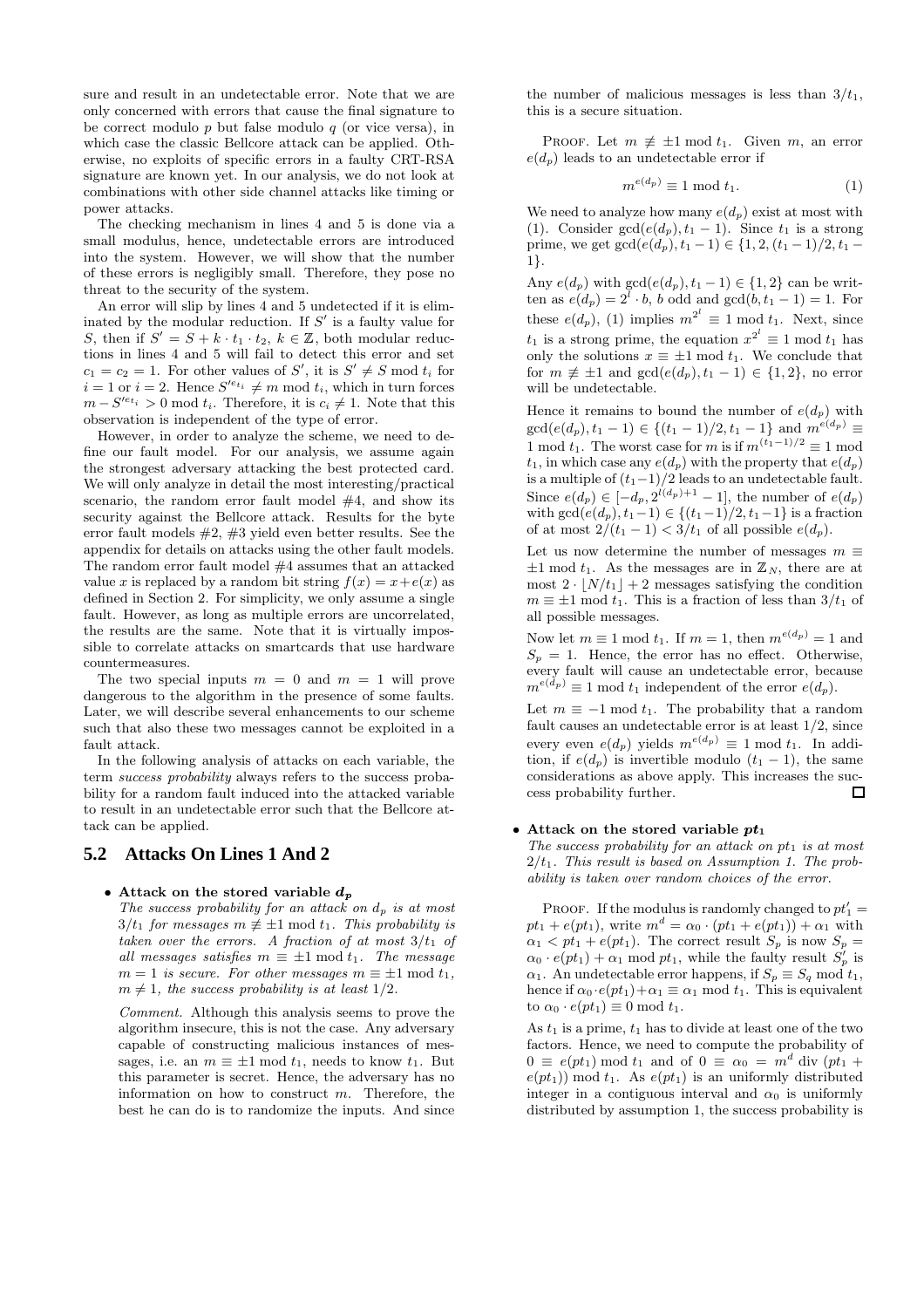at most  $1/t_1$  for each factor, and altogether at most  $2/t_1$ . This probability is taken over random choices of the error.  $\Box$ 

### $\bullet$  Attack on  $m$  or the exponentiation's intermediate variable

The success probability for an attack during the exponentiation is at most  $2/t_1$  for messages  $m \not\equiv 0 \mod t_1$ . This probability is taken over the errors. For messages  $m \equiv 0 \mod t_1$ , all faults yield an undetectable error. A fraction of at most  $1/t_1$  of all messages m satisfies  $m \equiv 0 \mod t_1$ .

Comment. There are many possible ways to compute  $m^{d_p}$  mod  $pt_1$ . Algorithm 3 presents a timing and simple power attack secure version of the well-known square-and-multiply algorithm (cf. [10], [11]). The result holds for other exponentiation algorithms as well.

Again, some messages are malicious, but similar to the reasoning before, the adversary can gain no advantage from this fact as he cannot choose m accordingly. Attacks on  $y_0$  and  $y_1$  resemble the same situation if they get incorporated into the computation at all. If the modulus  $pt_1$  is attacked during the exponentiation, the resulting scenario is equivalent to that analyzed for a global attack on  $pt_1$  above.

ALGORITHM 3 (MODULAR EXPONENTIATION). **Input.** A message  $m \in \mathbb{Z}_N$ , a key  $d \geq 3$ , a modulus  $pt_1$ 

Output.  $m^d \bmod pt_1$ 

- 1 Let  $y := m^2 \mod pt_1$
- 2 For i from  $\vert d \vert 2$  downto 1 do 3 Let  $y_0 := y$  $4$  Let  $y_1 := y \cdot m \bmod pt_1$ 5 Let  $y := y_{d_i}^2 \mod pt_1$ 6 Let  $y_0 := y$ 7 Let  $y_1 := y \cdot m \bmod pt_1$ 8 Let  $y := y_{d_i} \mod pt_1$ <br>9 output y
- 9 output y

PROOF. If Algorithm 3 is attacked at the time when  $i = l$ , and the intermediate value y is altered, we have  $S'_p = (y + e(y))^{2^{l-1}} \cdot m^w$  for  $w = \sum_{i=1}^{l-1} d_i \cdot 2^i$ . Hence messages  $m \equiv 0 \mod t_1$  lead to  $S'_p \equiv S_p \mod t_1$  and to an undetectable error in line 4 of Algorithm 2. There are at most  $1/t_1$  of all possible messages satisfying this condition.

For messages  $m \neq 0 \mod t_1$ , we analyze the probability of  $(y + e(y))^{2^{l-1}} \equiv (y)^{2^{l-1}} \mod t_1$ . First consider the case  $(y + e(y)) \equiv 0 \mod t_1$ . This implies  $(y)^{l-1} \equiv 0 \mod t_1$  as well. Since y is of the form  $m^x$ for some x, this in turn implies  $m \equiv 0 \mod t_1$ , which is impossible.

From now on we assume  $y + e(y) \neq 0 \text{ mod } t_1$ . Then  $(y + e(y))^{2^{l-1}} \equiv (y)^{2^{l-1}} \mod t_1$  implies  $1 = (y/(y +$  $(e(y)))^{2^{l-1}}$  mod  $t_1$ . Since  $t_1 \equiv 3 \mod 4$ , this is equivalent to  $1 = (y/(y + e(y)))^2$ , which in turn implies  $\pm 1 = (y/(y + e(y)))$ . For any fixed y, there are exactly two choices of  $e(y)$  that satisfy this equality. Hence, in case  $m \not\equiv 0 \mod t_1$  we can bound the success probability by  $2/t_1$ .  $\Box$ 

#### $\bullet$  Attack on the result  $S_p$

The success probability for an attack on  $S_p$  is at most  $1/t_2$  for messages  $m \neq 0, 1$ . Again, the probability is taken over the error.

This case will be analyzed while considering attacks on the CRT combination in line 3.

# **5.3 Attacks On Line 3**

Line 3, the CRT combination, may also be successfully attacked. We assume that  $S = S_p + X \cdot (S_q - S_p) \mod N \cdot t_1 \cdot t_2$ with  $X = pt_1 \cdot ((pt_1)^{-1} \mod qt_2)$ . Here X is a precomputed value stored on the smartcard.

 $\bullet$  Attack on the result  $S$ , and on the two addends  $S_p$  and  $X \cdot (S_q - S_p)$ The success probability for an attack on  $S$ ,  $S_p$  or  $X$ .  $(S_q-S_p)$  is at most  $1/(t_1 \cdot t_2)$ . The probability is taken over random errors only, it is independent from the chosen message.

PROOF. If S is attacked directly, then  $S' = S + e(S)$ . This would circumvent the countermeasure iff  $e(S) \equiv$ 0 mod  $t_i$  for both i. Because both  $t_i$  are different primes, this means that  $e(S) \equiv 0 \mod t_1 \cdot t_2$  must hold. As the error  $e(S)$  comes from a contiguous interval, this probability is at most  $1/(t_1 \cdot t_2)$ . The same result holds for attacks on the two summands  $S_p$  and  $X \cdot (S_q - S_p).$  $\Box$ 

#### • Attack on  $X$

The success probability for an attack on  $X$  is at most  $1/(t_1 \cdot t_2)$  for all but a fraction of  $2/\min(t_1,t_2)$  messages. This probability is taken over random choices for the error.

Comment. An attack on X will result in  $S' = S + e(X)$ .  $(S_q - S_p)$ , which may be an undetectable error if  $t_1$ .  $t_2|e(X)\cdot(S_q-S_p)$ . The probability for this requirement is at most  $1/\min(t_1,t_2)$ . A detailed analysis of this case can be found in Appendix A. Moreover, the error  $e(X)$  also needs to be a multiple of either p or q in order to apply the Bellcore attack.

As with attacks on  $d_p$ , the adversary has no information on how to construct a message that yields  $S_q - S_p$ to be a multiple of  $t_1$ ,  $t_2$  or both. His best choice is to choose random messages, which only gives him a negligible success probability. Hence, this attack is not promising to an adversary.

#### • Attack on  $S_p$  or  $S_q$  or  $(S_q - S_p)$

The success probability for an attack on  $S_p$  or  $S_q$  is less than  $1/t_2$ . This probability is taken over random choices of the error only.

PROOF. If an adversary attacks either  $S_p$  or  $S_q$  in the second summand, the output of the CRT recombination is  $S' = S + e(S_p) \cdot X$  (or  $e(S_q)$  respectively). This causes an undetectable error if  $t_1 \cdot t_2 | e(S_p) \cdot X$ . As  $t_1$  and  $t_2$  are primes, this means that both  $t_i$  have to divide at least one factor. As  $t_1$  always divides  $X = pt_1 \cdot ((pt_1)^{-1} \mod qt_2)$  and  $t_2$  never divides X by Condition 5, this may only happen if  $t_2|e(S_p)$ . Because  $e(S_p)$  is uniformly distributed over an interval of consecutive numbers, the success probability is at most  $1/t_2$ . The same reasoning holds for  $(S_q - S_p)$ . 囗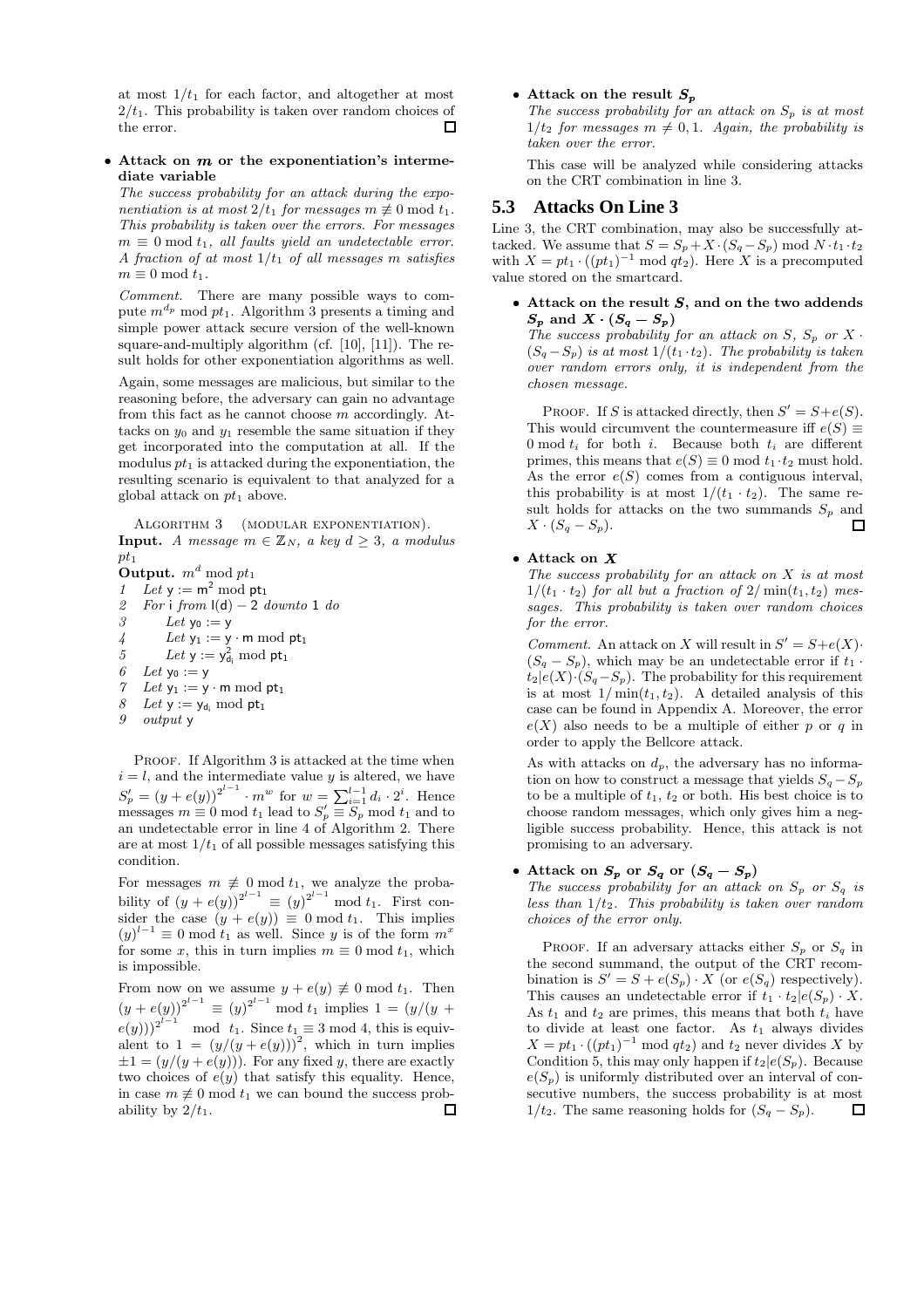Comment. If  $t_2$  is not chosen carefully to prevent  $t_2|X$ , the success probability is increased with the probability to meet  $t_2|X$ . This is independent from the error, therefore any error  $e(S_p) \neq 0$  would be harmful. This explains Condition 5 of the condition list for selecting  $t_1$  and  $t_2$ .

### **5.4 Attacks On Lines 4 – 6**

We also need to investigate the possibilities to attack the detection mechanism, lines 4 - 6. But attacks on the computation of  $c_i$  are in vain unless another successful attack has been carried out already. If a random error into a correct  $c_i$ is induced, it is  $c_i \neq 1$  and the final signature will look like a random value. The same consideration applies to line 6.

Excluding the two messages  $m = 0$  and  $m = 1$ . The analysis shows that choosing  $m \in \{0, 1\}$  leads to a malicious message as  $m \equiv 0, 1 \mod t_i$  in these cases as well. The choice  $m = 0$  or  $m = 1$  is useful for an adversary in attacks on  $m$ , on the values  $S_p$  and  $S_q$ , and on the intermediate results of the exponentiation. Therefore, these two messages must be treated separately. For all other cases, the adversay's ability to create malicious messages implies knowledge about  $t_i$ . As we assume these parameters to be secret, the adversary has no better choice than to choose  $m$ at random. This leaves him with a success probability of at most  $1/t_i$ . Hence,  $t_i$  is a security parameter and can be chosen large enough to effectively prevent efficient attacks.

Now let us explain several methods dealing with the case  $m \in \{0,1\}$ . The first method is to use padding schemes. In fact, almost any padding scheme, deterministic or randomized, will ensure that  $m = 0$  and  $m = 1$  will either not be signed at all or will only be signed with negligible probability. However, as explained in the introduction, most smartcard certification authorities require that a smartcard implements a pure RSA signature algorithm that is secure without using OAEP or similar padding schemes.

To avoid padding schemes, one can modify the message used in lines 1 and 2 in the following way: In line 1 one uses the message  $m_p := m + r_1 \cdot p$  and in line 2 the message  $m_q := m + r_2 \cdot q$ . Here,  $1 < r_i < t_i$ ,  $i = 1, 2$  are fixed numbers. Obviously, it should hold that  $r_1 \cdot p \mod t_1 \notin [-2, \ldots, 2]$ , and for line 2 equivalently. In this way, the algorithm actually computes  $m<sup>d</sup>$  mod N. This blinding technique is also useful against other side channel attacks.

| fault attack on                                       | probability of the attack |
|-------------------------------------------------------|---------------------------|
| line 1                                                | $3/\min(t_1, t_2)$        |
| line 2                                                | $3/\min(t_1, t_2)$        |
| line 3                                                | $2/\min(t_1, t_2)$        |
| line 4                                                | 0 in our fault model      |
| line 5                                                | 0 in our fault model      |
| line 6                                                | 0 in our fault model      |
| $\cdots$<br>$\sim$ $\sim$<br>$\overline{\phantom{a}}$ | . 1                       |

Table 1. Summarizing the success probabilities of a fault attack adversary

Summarizing the results. Table 1 shows the most successful attack scenarios on each line of Algorithm 2. Summarizing the results of this section, the probability to induce an error that can fool our countermeasure and still break the system by the Bellcore attack is negligibly small if the bitlength of  $t_1$  and  $t_2$  is large enough. Additionally, in the real world various randomization strategies are applied on the card to counteract other side-channel attacks. These

measures show that malicious messages, which have been shown to exist for some attacks, are virtually impossible to create.

### **5.5 Further Security Considerations**

Note that disclosure of most intermediate variables can be used to break the system. E.g. if our countermeasure prevents a Bellcore attack on a faulty  $S_p$  using  $c_1 \neq 1, c_2 = 1$ and  $c_1$  is revealed, then  $gcd(m^e - Sig^{c_1}, N) = p$ . This also implies that the bitlength of the parameters  $t_i$  must be large enough to defend against a brute force search on  $c_i$  from lines 4 and 5 of Algorithm 2.

The length of the two parameters  $t_i$  should be as small as possible to ease the cost of computation, but it must be large enough to guarantee security. Section 5.1 shows that the most promising attacks succeed with a probability of at most  $3/\min(t_1,t_2)$ . Hence, both  $t_1$  and  $t_2$  must be large enough to ensure that attacking the scheme succeeds only with negligible probability. The definition of "small" and "negligible" will have to be adapted to the actual implementation of a system using our algorithm. If we assume a very high level of security, we will demand a security of  $2^{80}$ , i.e.  $l(t_i) > 80$ . Less conservative security considerations may allow to reduce this bound. Practical applications may only need to guarantee the security of the signature key for a small time like 2 years — today's credit cards incorporate the same security feature. In cases like these,  $l(t_i) = 60$ seems to be secure (the SETI@home project as one of the largest open attacks achieved about  $2^{61}$  operations [19]). If less powerful attacks are assumed, this level might be lowered even further.

# **6. CONCLUSIONS**

The fault models described in Section 3 show that the adversaries known in the literature can be described with few parameters. This description leads to a common model with proper mathematical formulations. The models always assume quite natural the most powerful adversary known. However, the power of the adversary is gradually reduced due to countermeasures in effect on the attacked smartcard.

The proposed algorithm develops known ideas into a form that can be proven to be secure within the presented framework with respect to the Bellcore attack. The only problem still unsolved by software mechanisms poses the fault model #1 (precise bit error attacks on an unprotected smartcard). If the power of the adversary is not reduced by hardware or software means, the adversary may perform a successful oracle attack circumventing the proposed countermeasure: As attacks like those described in [21] or [17] allow to set any specific bit to any specific value, we just need  $l(x)$  steps to determine the bit pattern, and hence the value, of any parameter  $x$ . We guess a bit value, set that bit and verify whether the final result and therefore the guess is correct or not. This reveals any attacked parameter and only uses the knowledge whether a fault occurred or not. No specific value is needed. No efficient software countermeasure protecting against such a fault can withhold that information from the adversary. Therefore, we insist that all currently proposed CRT-RSA implementations are broken by this attack. To prevent this fault model  $#1$ , smartcards must fight the cause of error rather than the effect on computation to reduce the power of the adversary significantly. Luckily, various but not all hardware manufacturers of cryptographic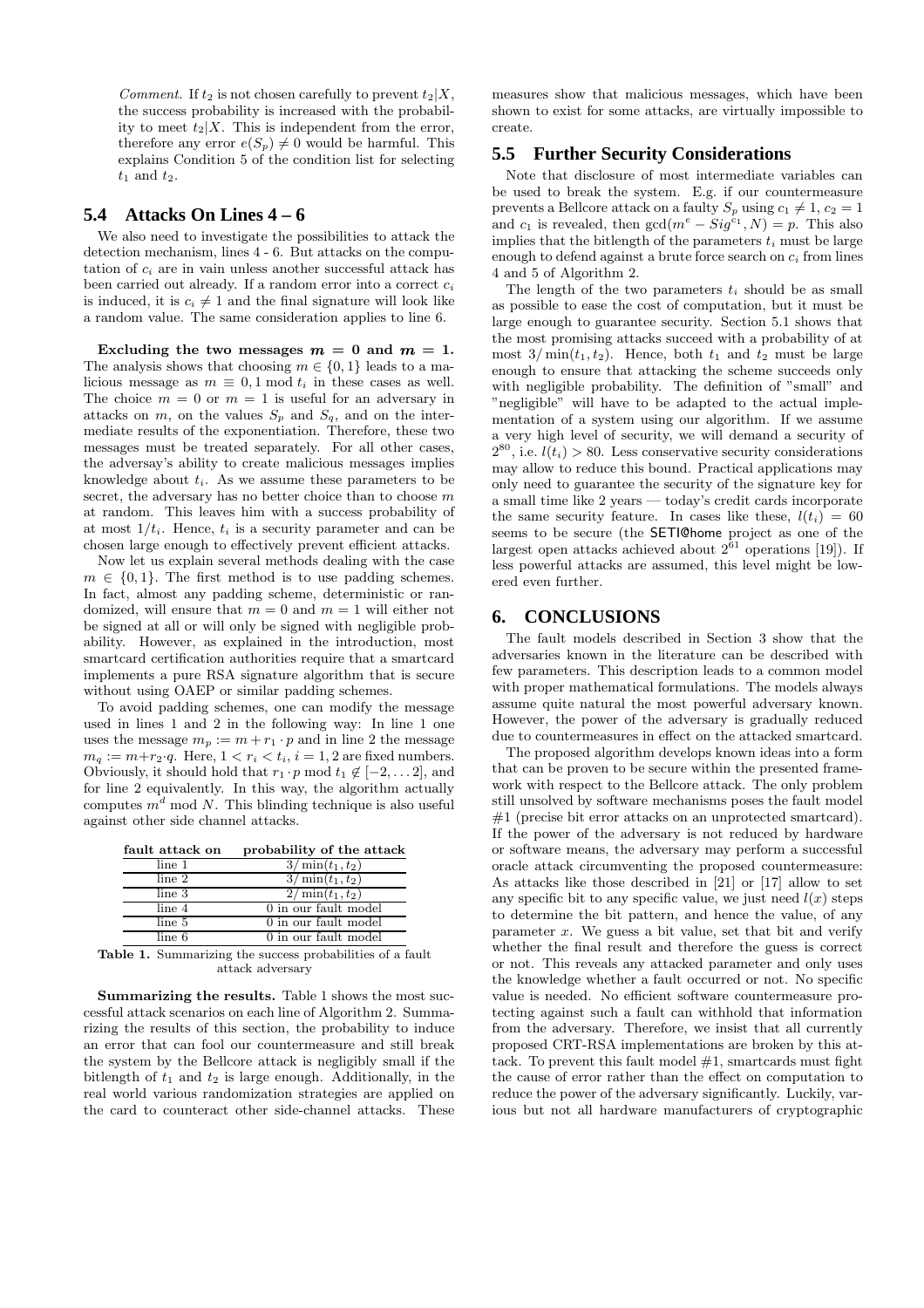devices such as smartcard ICs have been aware of the importance of protecting their chips against intrusion. To do so they use carefully developed logic families, sensors, filters, regulators, etc. We are also investigating possible software countermeasures that use random bits to alter the parameters. As oracle attacks need to test several identical runs of an algorithm, this will effectively reduce the power of the adversary. We will elaborate this idea and present an enhanced algorithm in a different paper shortly.

# **7. REFERENCES**

- [1] R. Anderson and M. Kuhn. Tamper resistance a cautionary note. In Proceedings of the Second USENIX Workshop on Electronic Commerce, pages 1 – 11, Oakland, California, November 18-21 1996. USENIX Association.
- [2] C. Aumüller, P. Bier, W. Fischer, P. Hofreiter, and J.-P. Seifert. Fault attacks on RSA with CRT: Concrete results and practical countermeasures. In Workshop on Cryptographic Hardware and Embedded Systems 2002 (CHES 2002), Hotel Sofitel, San Francisco Bay (Redwood City), USA, August 13–15 2002.
- [3] F. Bao, H. Deng, R. Y. Jeng, D. Narasimhalu, A. and T. Ngair. Breaking public key cryptosystems on tamper resistant devices in the presence of transient faults. In B. Christianson, B. Crispo, M. Lomas, and M. Roe, editors, Security Protocols, volume 1362 of Lecture Notes in Computer Science, pages 115–124. Springer-Verlag, 1998.
- [4] M. Bellare and P. Rogaway. Optimal asymmetric encryption. In Advances in cryptology—EUROCRYPT '94 (Perugia), Lecture Notes in Computer Science, pages 92–111. Springer, Berlin, 1995.
- [5] J. Blömer and A. May. personal communication, 2002.
- [6] J. Blömer and J.-P. Seifert. Fault based cryptanalysis of the Advanced Encryption Standard (AES). In Seventh International Financial Cryptography Conference (FC 2003) (Gosier, Guadeloupe, FWI January 27-30), 2003.
- [7] D. Boneh, R. A. DeMillo, and R. J. Lipton. On the importance of checking cryptographic protocols for faults. In W. Fumy, editor, Advances in Cryptology - EUROCRYPT'97, volume 1233 of Lecture Notes in Computer Science, pages 37–51. Springer-Verlag, 1997.
- [8] D. Boneh, R. A. DeMillo, and R. J. Lipton. On the importance of eliminating errors in cryptographic computations. J. Cryptology, 14(2):101–119, 2001.
- [9] C. Clavier, J.-S. Coron, and N. Dabbous. Differential power analysis in the presence of hardware countermeasures. In Cryptographic Hardware and Embedded Systems – Proceedings of CHES 2000, Worcester, MA, USA, volume 1965 of Lecture Notes in Computer Science, pages 252–263. Springer-Verlag, 2000.
- [10] J.-S. Coron. Resistance against differential power analysis for elliptic curve cryptosystems. In Proceedings of Cryptographic Hardware and Embedded Systems (CHES'99), volume 1717 of Lecture Notes in Computer Science, page 292 ff. Springer-Verlag, 1999.
- [11] J.-S. Coron, P. Kocher, and D. Naccache. Statistics and secret leakage. In Proceedings of Financial

Cryptography, volume 1962 of Lecture Notes in Computer Science, page 157 ff. Springer-Verlag, 2000.

- [12] C. Couvreur and J. Quisquater. Fast decipherment algorithm for RSA public-key cryptosystem. Electronic Letters, 18(21):905–907, 1982.
- [13] G. Hardy and J. Littlewood. Some problems of 'Partitio Numerorum' III: On the expression of a number as a sum of primes. In Acta Mathematica, volume 44, pages 1–70, 1922.
- [14] M. Joye, J.-J. Quisquater, S.-M. Yen, and M. Yung. Observability analysis: Detecting when improved cryptosystems fail. In B. Preneel, editor, Topics in Cryptology – CT-RSA 2002, volume 2271 of Lecture Notes in Computer Science, pages 17–29, San Jose, CA, USA, February 18–22, 2002, February 2002. Springer-Verlag.
- [15] B. Kaliski, Jr. and M. Robshaw. Comments on some new attacks on cryptographic devices. Bulletin 5, RSA Laboratories, July 1997.
- [16] I. Peterson. Chinks in digital armor exploiting faults to break smart-card cryptosystems. Science News, 151(5):78–79, 1997.
- [17] J.-J. Quisquater and D. Samyde. Eddy current for magnetic analysis with active sensor. In Proceedings of Esmart 2002 3rd edition. Nice, France, September 2002.
- [18] W. Rankl and W. Effing. Smart Card Handbook. John Wiley & Sons, 2 edition, 2000.
- [19] T. SETI@home project. Current total statistics, June 28th 2002.
- [20] A. Shamir. Method and apparatus for protecting public key schemes from timing and fault attacks, 1999. US Patent No. 5,991,415, Nov. 23, 1999.
- [21] S. Skorobogatov and R. Anderson. Optical fault induction attacks. In Workshop on Cryptographic Hardware and Embedded Systems 2002 (CHES 2002), Hotel Sofitel, San Francisco Bay (Redwood City), USA, August 13 - 15, 2002, 2002.
- [22] S.-M. Yen and M. Joye. Checking before output may not be enough against fault-based cryptanalysis. IEEE Transactions on Computers, 49(9):967–970, September 2000.
- [23] S.-M. Yen, S. Kim, S. Lim, and S. Moon. A countermeasure against one physical cryptanalysis may benefit another attack. In K. Kim, editor, Information Security and Cryptology - ICISC 2001, volume 2288 of Lecture Notes in Computer Science, page 414 ff., 4th International Conference Seoul, Korea, December 6-7, 2001. Proceedings, 2001. Springer-Verlag.
- [24] S.-M. Yen, S. Kim, S. Lim, and S. Moon. RSA speedup with residue number system immune against hardware fault cryptanalysis. In K. Kim, editor, Information Security and Cryptology - ICISC 2001, volume 2288 of Lecture Notes in Computer Science, page 397 ff., 4th International Conference Seoul, Korea, December 6-7, 2001. Proceedings, 2001. Springer-Verlag. (journal version in IEEE Trans. on Comp., April 2003).